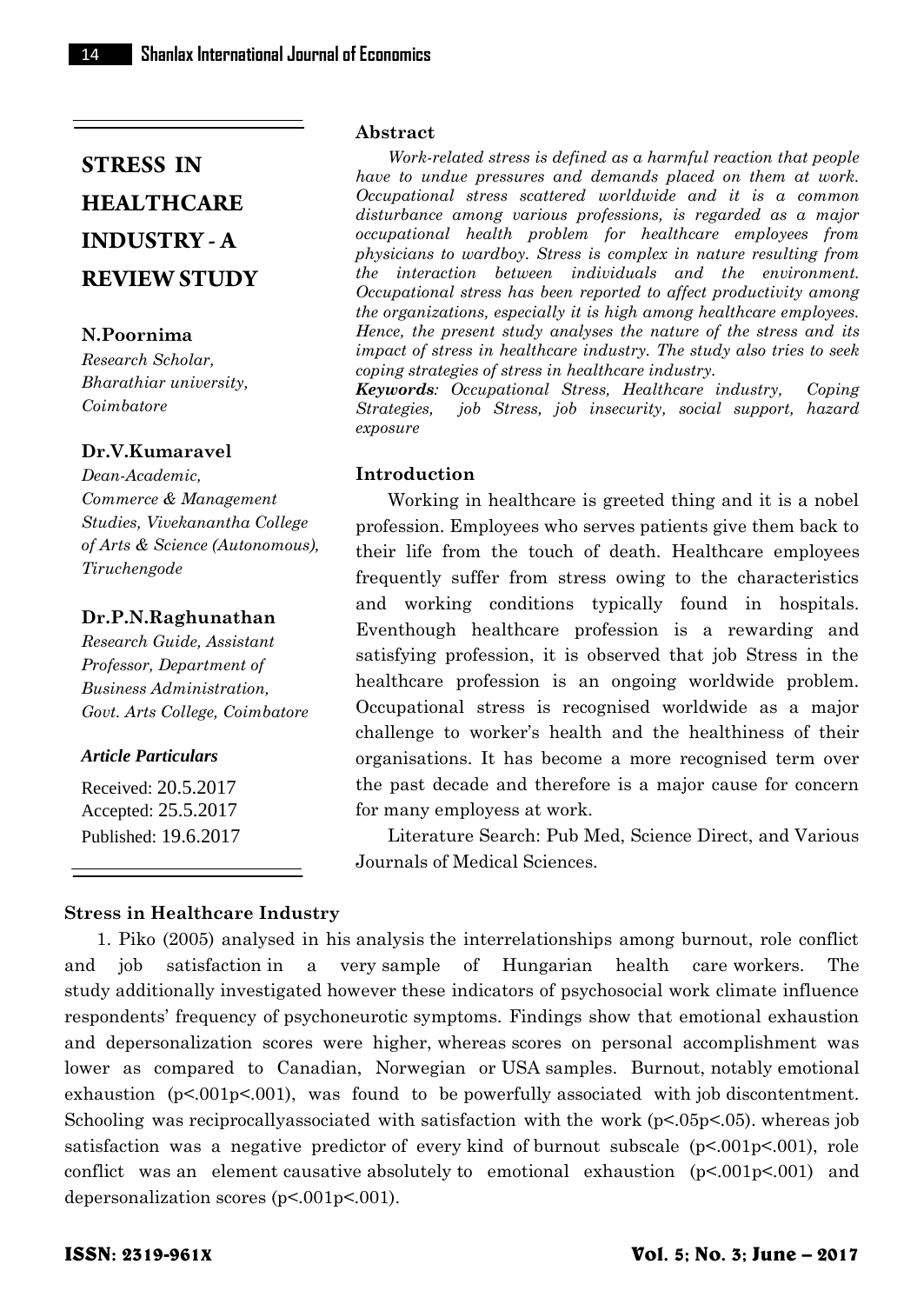2. Kane (2009 April) investigated in her study the strain inflicting psychoneurotic sickness among nurses .Most important causes of stress were jobs not finishing in time owing to shortage of workers, conflict with patient relatives, overtime, and lean pay. psychoneurotic disorders like acidity, back pain, stiffness in neck and shoulders, forgetfulness, anger, and worry considerablyexaggerated in nurses having higher stress scores. Increase in age or seniority didn't considerably decrease stress. Moderate levels of stress area unit seen in a very majority of the nurses. Incidence of psychoneurotic sickness will increase with the amount of stress. aid organizations ought to desperately take preventive steps to counter this drawback.

3. Chandola, Brunner, and rodent (2006) have created a study to research the association between stress at work and also the metabolic syndrome. A dose-response relation was found between exposure to figure stressors over fourteen years and risk of the metabolic syndrome, freelance of different relevant risk factors. workers with chronic work stress (three or a lot of exposures) were quite double a lot of probably to own the syndrome than those while not work stress (odds magnitude relation adjusted for age and employment grade a pair of.25, ninety fifth confidence interval one.31 to 3.85).Stress at work is a vital risk issue for the metabolic syndrome. The study provides proof for the biological believability of the link between psychosocial stressors from lifestyle and cardiopathy.

4. Landsbergis (Nov 2006) found in his study the activity stress among health care workers: A take a look at of the work demands-control model. A survey instrument derived from the model was distributed to 771 hospital and institution workers in New Jersey, and 289 (37.5 per cent) were came back. The results support the hypothesis that reported job strain (job discontentment, depression, psychoneurotic symptoms) and burnout is considerably higher in jobs that mix high employment demands with low call latitude. This association remained vital when dominant for age, sex, education, legal status, children, hours worked per week and shift worked. different job characteristics (job insecurity, exercise, social support, hazard exposure) were additionally related to strain and burnout.

5. Yousefy, and Ghassemi (2006) lime lighted in their analysis on the job burnout in medical specialty and medical nurses in metropolis, Moslem Republic of Asian country. By suggests that of the Maslach Burnout Inventory, we have a tendency to examined job burnout among at random designated nurses performing on medical specialty (55 nurses) and medical units (51 nurses) at a pair of university hospit-tals in metropolis throughout 2003. medical specialty nurses old a bigger degree of emotional exhaustion than the medical nurses  $(P \leq zero.05)$ . vital correlational statistics was noted between age, years of expertise and frequency of on-calls and emotional exhaustion for the medical specialty nurses. Frequency of on-calls was additionally considerably related to a way of non-accomplishment. Longer length of service was in the middle of higher degree of emotional depersonalization for the medical nurses.

6. cake (May 2012) The study aims to research the causes of role stress in doctors operating in government hospitals and to look atthe amount of stress among Male and feminine doctors. (Organizational Role Stress) ORS instrument developed by academician. UdaiPareek was utilized to gather the info from the respondents. Convenient sampling technique was wont to choose the sampled units at intervals the hospitals for the study. 100 (100) questionnaires were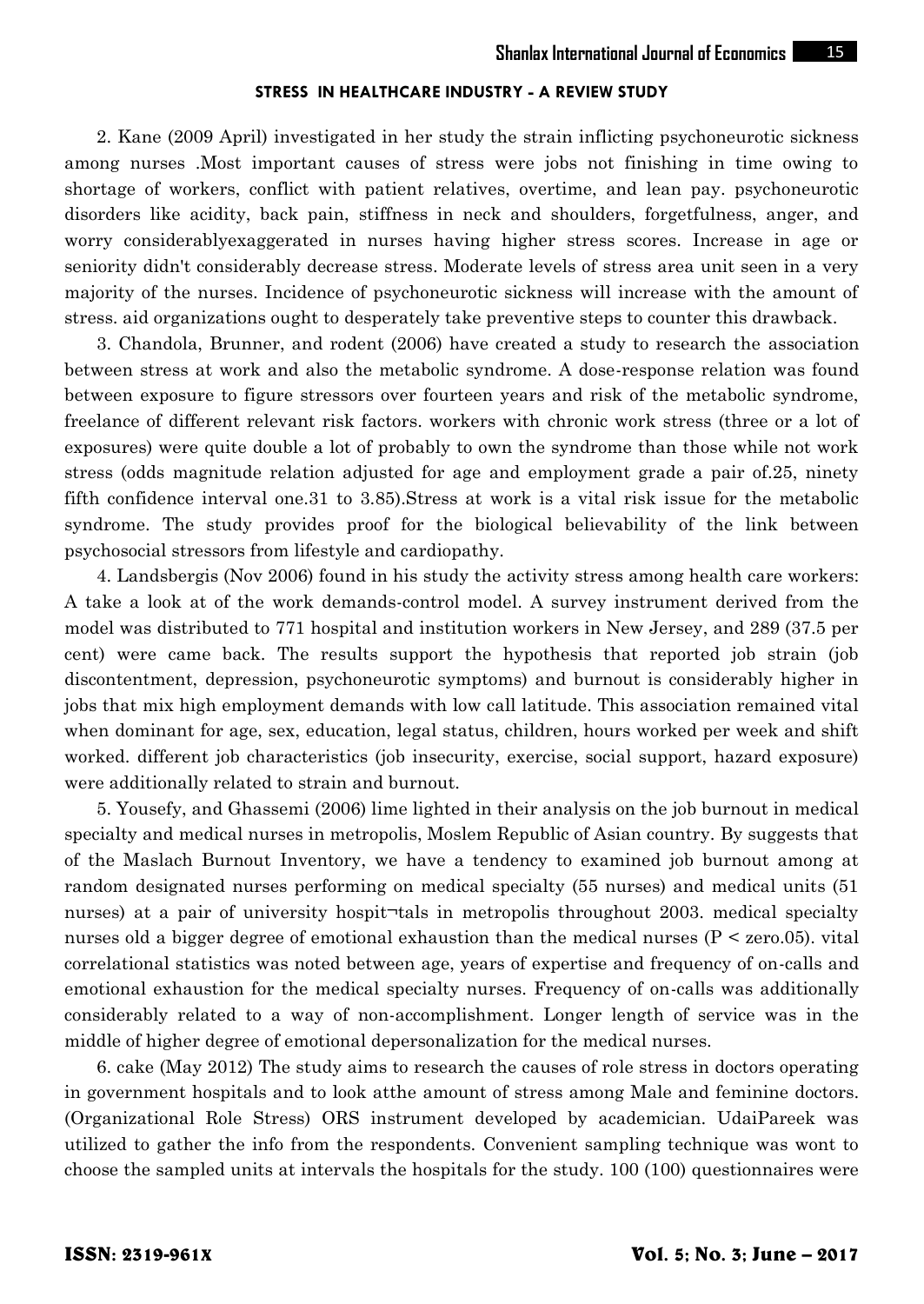distributed to the doctors and seventy 3 (73) completed questionnaires were received. Findings of the study srevealed that doctors area unit the intense sufferers of structure role stress.

7. Behar et al. (1990) Stress at work and psychological state standing among feminine hospital employees for all different indicators of psychological state impairment and particularly high General Health form scores, the adjusted odds ratios exaggeratedconsiderably with the amount of job stress, mental load, and strain because of schedule. This proof of association between work involving associate degree excessive cumulation of stress factors and mental eudaimonia ought to be thought-about in interventions aimed toward rising the operating conditions of hospital employees.

8. Muazza (2013) the aim of this study was to look at stressors, stress level, and also the impacts on nurses' job performance at one general public hospital in Jambi, Indonesia. A form was used as a pursuit instrument to sixty nurses. the info were analyzed statistically by mistreatment the SPSS code program. The findings of the study indicated that the foremost sources of stress or stressors were role conflicts, unclear roles or employment, relationships with supervisors, and relationships with co-workers. Participants additionally old physical stress and psychological stress. This study indicated that each nurse would possibly expertise a special reasonably stress and what causes stress for one nurse can be of very little concern to a different. The results of this study give data for stakeholders at hospital to produce nurses with a spread of programs for reducing the stressors and also the level of stress throughout and when their operating hours. Implications for observe also are mentioned.

9. Saha, Sinha, and Bhavsar (2011) have investigated the task stress among workers of a brilliant speciality hospital. The prime sources of stress were found to be underpayment (76%), excessive work (70.3%), inadequate workers (48.6), & being concerned within the emotional distress of patients (46.7%).The staffs of the hospital were in moderate stress thanks to the prime stressors thus adequate measures ought to be taken to alleviate these stressors. this might be achieved through work management, job design, & by givingactivity health education.

10. Al-Omar (2003) to see the sources of work-stress among the MOH hospital workers operating in Riyadh|national capital} town, Saudi Arabia, to look at the connection between the socio-demographic variables and also the level of labor stress, and to studies the connection between work-stress and also the anticipated outcomes. the remainder of the socio demographic and job variables showed no important relationship with the amount of labor stress. incidence of health issues, ever-changing the hospital, ever-changing the task, quitting the observe, and unsought relationship with coworkers were found to be correlate with work-stress. the amount of work-stress among the MOH hospital workers appears to be high. This was thanks to depleted technical facilities, absence of appreciation, long operating hours, and short breaks. additionally, the older the worker and also the additional expertise he/she has the less work stress is seasoned.

11. Lakshmi, Ramachandran, and Boohene (June 2012) Analysis of labor life balance of feminine nurses in hospitals - comparative study between government and personal hospital in city, TN., India, it's affordable to conclude that each government and personal hospitals in city district, ought to address the Work Life Balance connected problems and to support the feminine nurses to manage their work life balance which might raise the performance of those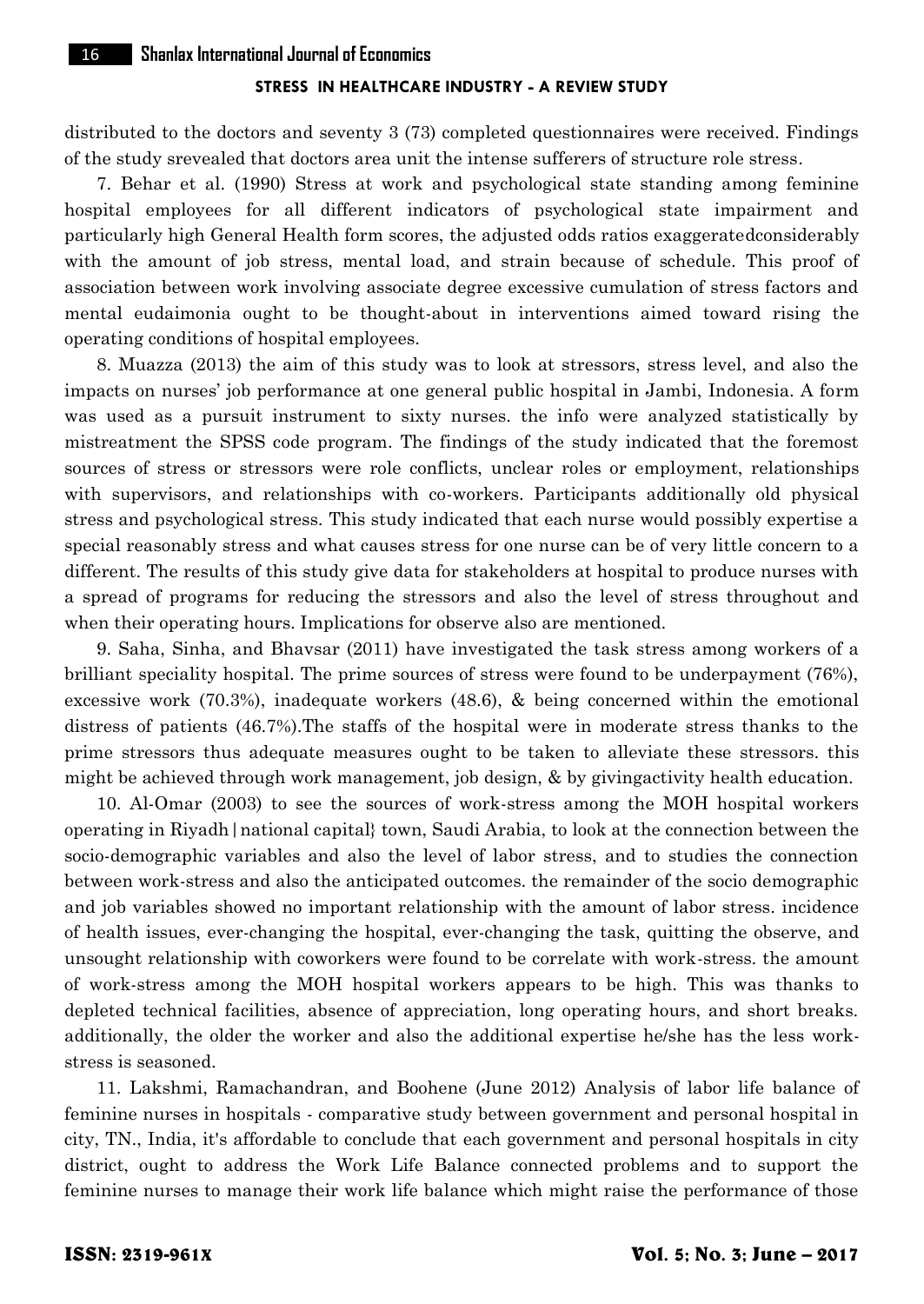workers members. The results additionally indicated that each government and personal hospital nurse's the work life balance could be a contestable one. Their have to be compelled to be a periodical review in terms of their work and private life satisfaction, otherwise, they'd be subjected to severe stress.

12. Trivellasa, Reklitisa, and Platis (2013) The result of job connected stress on employees' satisfaction: A survey in Health Care. This paper investigates the impact of job connected stress on Job Satisfaction of nursing workers operating in hospitals. Job stress is one amongst the foremost necessary work health risks for workers, and job satisfaction has been thought of as a vital think about the supply of top quality services and superior performance at hospitals. This paper presents a field survey. Drawing on a sample of 271 nurses in operation in Greek hospitals, we have a tendency to examined the degree to that stressors like conflict, workload, social relationships, career development, data access and feedback influence job satisfaction aspects like physical atmosphere, career opportunities, management vogue, job enrichment, rewards and job security. Results showed that conflict, significant work and lack of job autonomy ar negatively related to all job satisfaction dimensions, whereas shortage in data access and feedback is absolutelyassociated with employees' satisfaction with rewards and job security.

13. Adib-Hajbaghery, Khamechian, and Alavi (2012) Nurses' perception of activity stress and its influencing factors: A qualitative study, this qualitative analysis aimed to grasp the nurses' experiences and perceptions of job-related stress. This qualitative study was conducted in 2010-2011 by mistreatment the content analysis technique. knowledge were collected through individual deep interviews with nineteen nurses operating in hospitals related to to Kashan University of Medical Sciences. The content of knowledge was analyzed by the Krippendorff methodology. 3 classes were emerged as well as "nurses' perception from the task stress," "professional interest," and "prioritizing career over family life." the primary class enclosed the subsequent subcategories of "being in perpetually alarm scenario," "lack of expertise," "dignity and social station," "lack of correct provision," "shortage of nurses," "Irregularities within the organization," "directors of nursing performance," "undesirable relations among colleagues," and "the patients conditions" all have effects on the nurses' level of skilled stress. The study participants outlined job stress as a condition within which a nurse is strugglingso the standard of care and also the nurses' personal and family life is interrupted. Being underneath continuous pressure, low social dignity, and also the manner of nurse managers were among the necessary sources of job stress. Providing applicable provision, up the coordination inside hospital subsystems, and up the managers and nurses relationships might decrease the stressors in nursing profession.

14. Gregov, Kovacevic, and Sliskovic (2011) Stress among Croatian physicians: comparison between physicians operating in emergency medical service and health centers: pilot study. to see the sources of stress, its intensity, frequency, and psychophysical and activity reactions in physicians operating in emergency medical service and people works in health centers. To a convenience sample of medical care physicians utilized in emergency medical service  $(n = 79)$ and health centers  $(n = 81)$ , we have a tendency to administered the list of demographic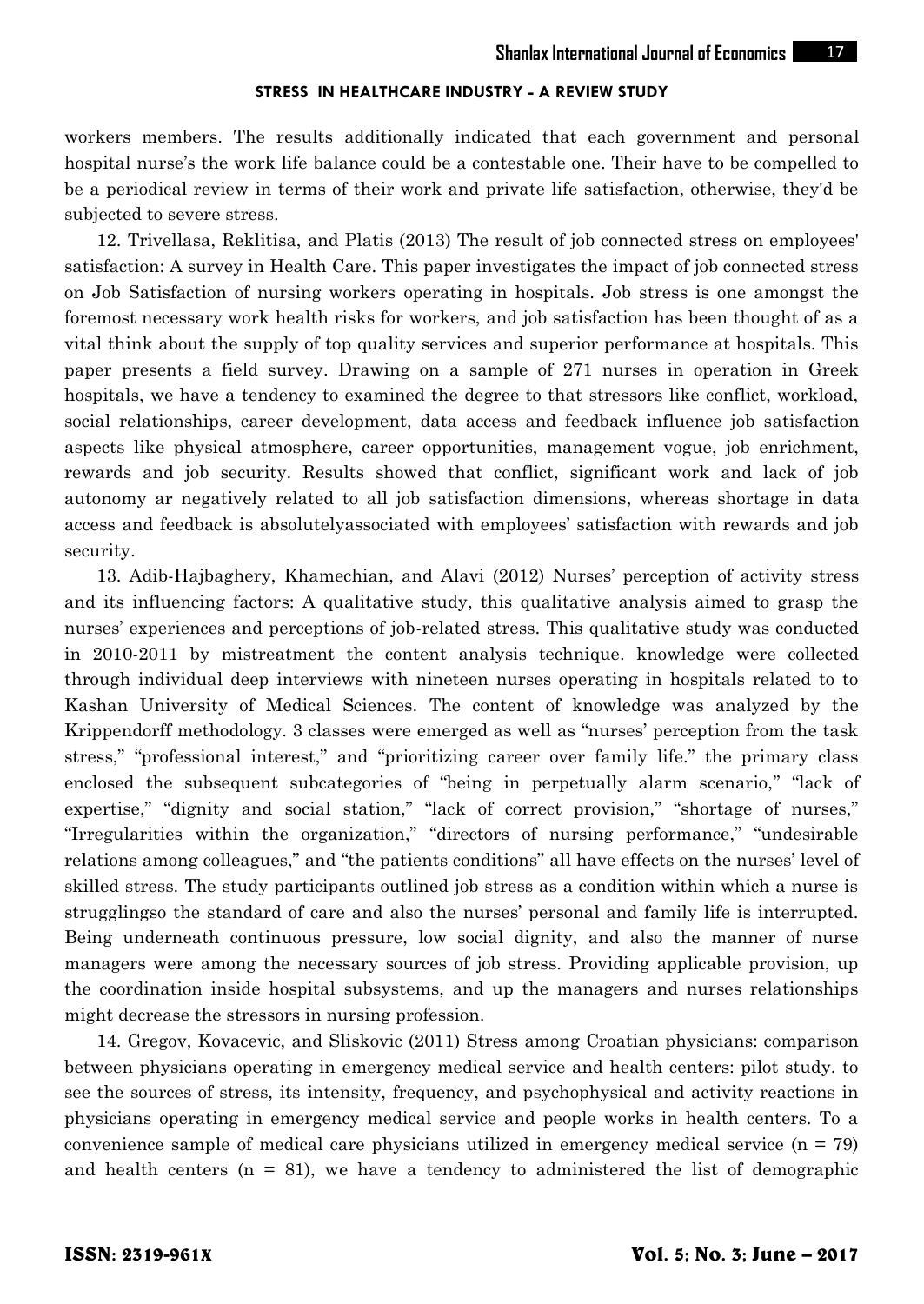queries, Scale of Sources of Stress, Scale of Intentions of exploit the task, and Scale of neurotic Symptoms.

Medical specialty physicians seasoned considerably additional intense and additional frequent uncontrollable operating things, conflict between work and family roles, and unfavorable relationships with coworkers than physicians operating in health centers. They were additionally additional possible to go away the task throughout successive few years and/or amendment jobs inside the profession (scores a pair of 2  $\}$  0.9 vs 1.7  $\}$  0.9 out of most five.0,  $F = 12.2$ ,  $P = 0.001$  and that they had a poorer physical health standing (scores one.8) 0.5 vs 1.7  $\}$  0.5 out of most four.0, F = 5.3, P = 0.023). Physicians operating in emergency medical service expertise additional stress in most aspects of their work than physicians operating in health centers. They even have a stronger intention of exploit the task, that decreases with years of expertise.

15. Rawal, and Pardeshi (2014) analysed in their study that job stress causes attrition among nurses publicly and personal hospitals, nursing has been reportable as a disagreeable specialty. Nursing workers functioning at all-time low of the hierarchy in hospitals area unit those UN agency area unit additional stressed. This paper presents the results of a groundwork work of job stress on nurses .An extensive literature search was additionally performed about to determine and review analysis studies that investigate variables that influence job stress and work behaviour of nurses operating in health settings. The study established a proven fact that job stress has important negative impact on work behaviour of the nurses. it's essential to reorganize work setting and take away as several as doable stressors, beside coaching of workers in  $\{ways|ways\}$  that  $\{ways\}$  in that  $\}$  with which they'll manage job stress and attain higher adjustment so as to market employees' health and safety.

16. Leonhardta, Mitchellb, Vogta, and Schürmann (2014) have analysed in their analysis that the crucial incident stress management (CISM) in advanced systems: Cultural adaptation and safety impacts in tending. In advanced systems, like hospitals or trafficmanagement operations, crucial incidents (CIs) area unit ineluctable. These incidents cannot solely become crucial for victims however additionally for professionals functioning at the "sharp end" UN agency could got to traumatize crucial incident stress (CIS) reactions which will be severe and impede emotional, physical, psychological feature and social functioning. These CIS reactions could occur not solely beneath exceptional conditions however additionally throughout every day work and become a crucial safety issue. In distinction to traffic management (ATM) operations in Europe, that have pronto adopted crucial incident stress management (CISM), most hospitals haven't nevertheless enforced comprehensive peer sup-port programs. This survey was conducted in 2010 at the sole European general hospital setting that enforced CISM program since 2004. The aim of the article is to explain doable contribution of CISM in hospital settings framed from the attitude of structure safety and individual health for tending professionals. Findings affirm that daily work connected incidents can also become crucial for tending professionals. Program potency seems to be influenced by the skilled culture, also as structure structure and policies. Overall, findings demonstrate that the variation of the CIS M program normally hospitals takes time however, once established, it should function a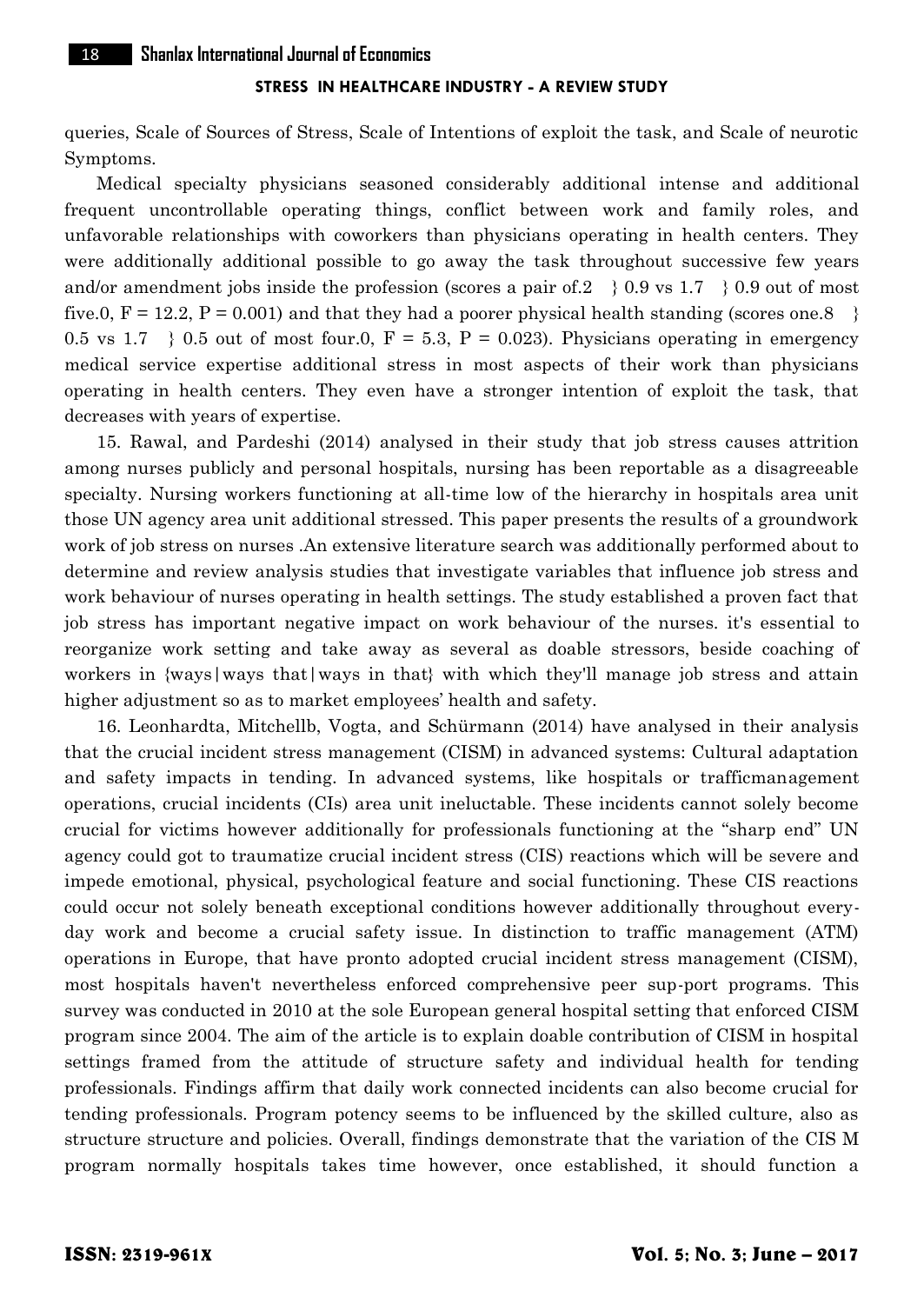mechanism for ever-changing skilled culture, thereby allowing the framing of even tiny incidents or close to misses as a chance to produce valuable feedback to the system.

17. Mojoyinola (2008) The study investigated the results of job stress on the physical health, mental state personal and work behaviours of nurses publicly hospitals in city Metropolis, Nigeria. The study was administered among 153 nurses operating in 2 public hospitals in city Metropolis, Nigeria. Expost-facto analysis style was adopted for the study. one form labelled "Stress Assessment form for Hospital Nurses (SAQFHN) was developed and used for the study. It contains seventy two things, measure demographic variables, job stress, physical and mental symptoms, personal and work behaviour. 2 hypotheses were developed and tested within the study, mistreatment analysis of variance and freelance t-test. The study established that job stress has important impact on physical and mental state of the nurses. It additionally established that there was a major distinction in personal and work behaviour of extremely stressed nurses and fewer stressed nurses. supported these findings, it absolutely was suggested that the govt (Federal or State) and Hospital Management Boards ought to improve the welfare of the nurses. it absolutely was additionally suggested that their morale ought to be boosted by involving them in policy or decision-making regarding their welfare or care of their patients. Their regular payment ought to be reviewed which they must be promoted as at once due.

18. Beh and bathroom (2012) in their study found job stress and brick mechanisms among nursing workers publicly health services. the most purpose of this study is to research the distinguished causes and effects of job stress and brick mechanism among nurses publicly health services. The analysis methodology enclosed qualitative and quantitative survey. The results indicated that the key contributor of job stress among nurses is that the job itself. serious employment, repetitive work, and poor operating setting were among the stressors known within the class of job itself. Respondents known that inconsiderate and inequitable superior/matron, lack of recognition, and conflict among and between teams were the stressors. Respondents additionally read social support as a buffer against the dysfunctional consequences of stress emanating from the geographical point and established network of friends, family, superior, peers, and colleagues to hunt emotional support once long-faced with job-related stress within the geographical point. Further, respondents adopt over one brick mechanisms to combat job stress supported situations, situations, and level of job stress. This study is proscribed solely to the investigation of job stress and brick mechanism among nurses in a very public hospital. different non-medical and medical staffs like directors and doctors weren't enclosed during this study.

19. AbuRuz (2014) in his comparative study analysed the impact of stress on job satisfaction between Jordanian and Saudi nurses. there's accumulative proof that stress negatively affects health care suppliers. Stress in nursing is increasing attributable to the dynamic nature of the profession. This stress results from internal and external sources. Stress decreases job satisfaction for the nurses leading to various undesirable consequences. the aim of this study was to spot the sources of stress for Jordanian nurses and to match the impact of stress on job satisfaction between Jordanian and Saudi nurses. A descriptive cross-sectional reciprocity style was wont to meet the needs of the study. a complete of one hundred fifty nurses from a non-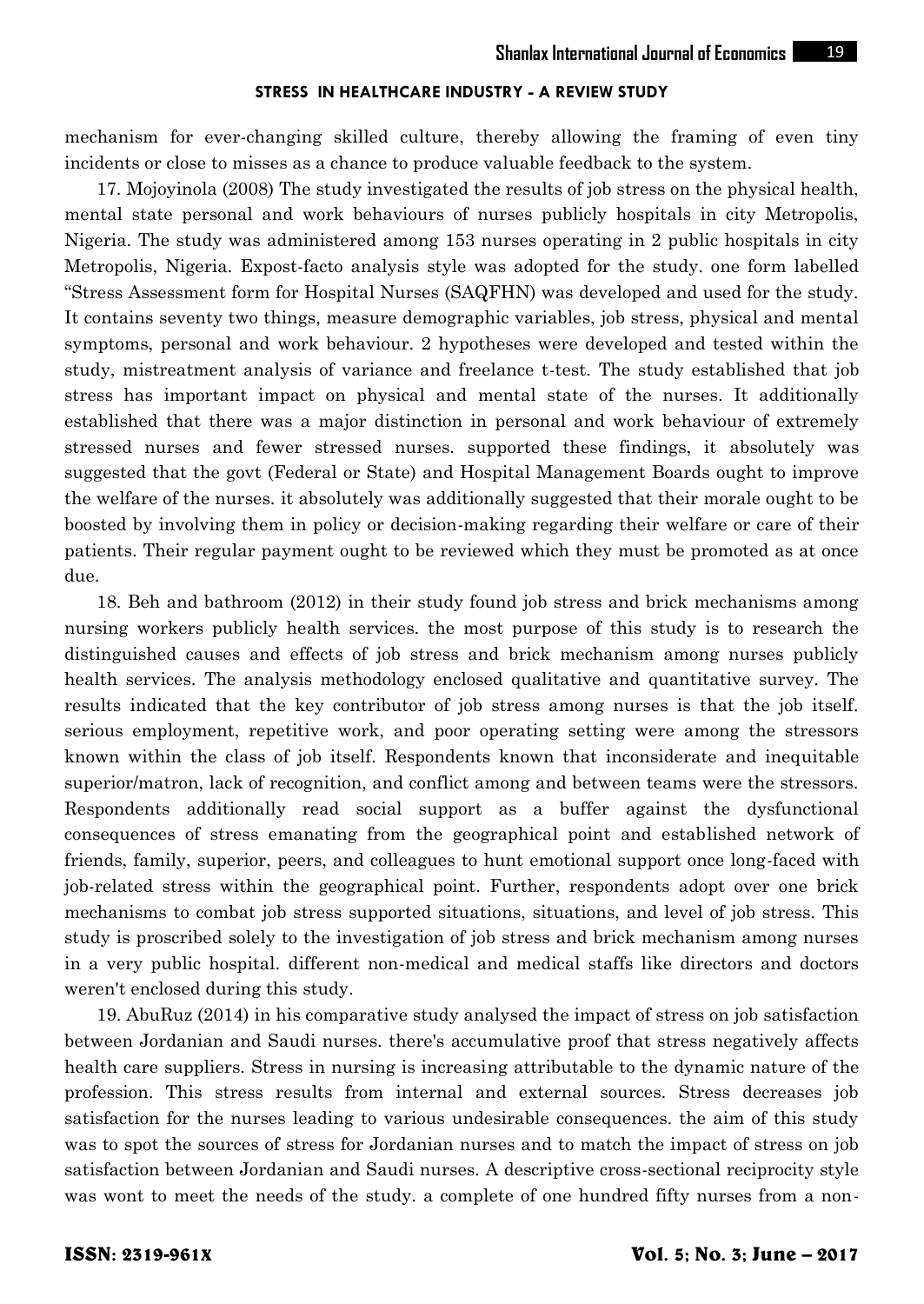public hospital in Amman Jordan and one hundred nurses from a self-operated hospital in Dammam, Saudi Arabia completed the study questionnaires. The results showed that the trying things for Jordanian nurses were: death and dying, workload, and patients and their families. There was a big negative relationship between stress and job satisfaction for Jordanian nurses  $r(148)$ = -0.630, p< 05 and for Saudi nurses  $r(98)$ = -0.437, p< 05. Jordanian nurses were less glad with their jobs compared to Saudi nurses  $Z = -2.09$ ,  $p < .05$ . finally, stress could be a international drawback for nurses and negatively affects job satisfaction. Nurse managers ought to take applicable actions to decrease stress serving to their nurses to figure expeditiously and effectively.

20. Jelastopulu et al. (2013) analysed in their study that self-reported sources of stress, job satisfaction and quality of care in skilled hospital nurses in West-Greece. during this cross sectional study, a form survey was conducted among 494 every which way elite nurses operating in five hospitals within the prefecture of Achaia, West-Greece. applied math analysis was performed victimization package SPSS v.17.0. The results indicate that stress and work satisfaction square measure negatively connected which the hospital and also the department the participants worked live a big role in their work performance. Supervisors' and doctors' support, respect and acceptance influenced the variables underneath study likewise. in addition, another major issue that emerged from the analysis was the inadequacy of your time for care that reveals the shortage of personnel and resources. This study underlines the requirement of making a substantiating and positive operating setting for the nursing employees, by reducing sources of stress and introducing intervention programs.

21. Pranjic, Bilic, Beganlic, and Mustajbegovic (2006) have tried in their analysis that mobbing, stress, and work ability index among physicians in Bosnia-Herzegovina and Herzegovina: survey study. Results of 511 surveyed physicians, 387 (76%) physicians self reported mobbing behavior within the operating setting and 136 (26%) was exposed to persistent mobbing. over a 1/2 the physicians tough threats to their skilled standing and nearly a [\*fr1] felt isolated. provision multivariate analysis showed that lack of motivation, loss of vanity, loss of confidence, fatigue, and depressiveness were considerably related to lack of support from colleagues. Intention to go away work was related to lack of support from colleagues (OR two.3, 95% CI, 1.065-3.535;  $t = 4.296$ ,  $P = 0.003$ ) and lack of support from superiors (OR one.526, 95% CI, 0.976-2.076;  $t = 5.753$ ;  $P = 0.001$ ). Isolation or exclusion and threats to skilled standing were predictors for psychological state symptoms. Persistent mobbing expertise was a big predictor for leave. Conclusion Exposure to persistent threat to skilled standing and isolation or exclusion as sorts of mobbing square measure related to psychological state disturbances and lack of vanity and confidence. putting in place a system of support for physicians exposed to mobbing could have vital edges.

## **Conclusion**

The worker shortage and high turnover is of nice concern attributable to its impact upon the potency and effectiveness of any health-care delivery system. Further, enlisting and retention of tending workers square measure persistent issues related to job stress. The on top of literature study intends to know the job-related stress and its impact on their work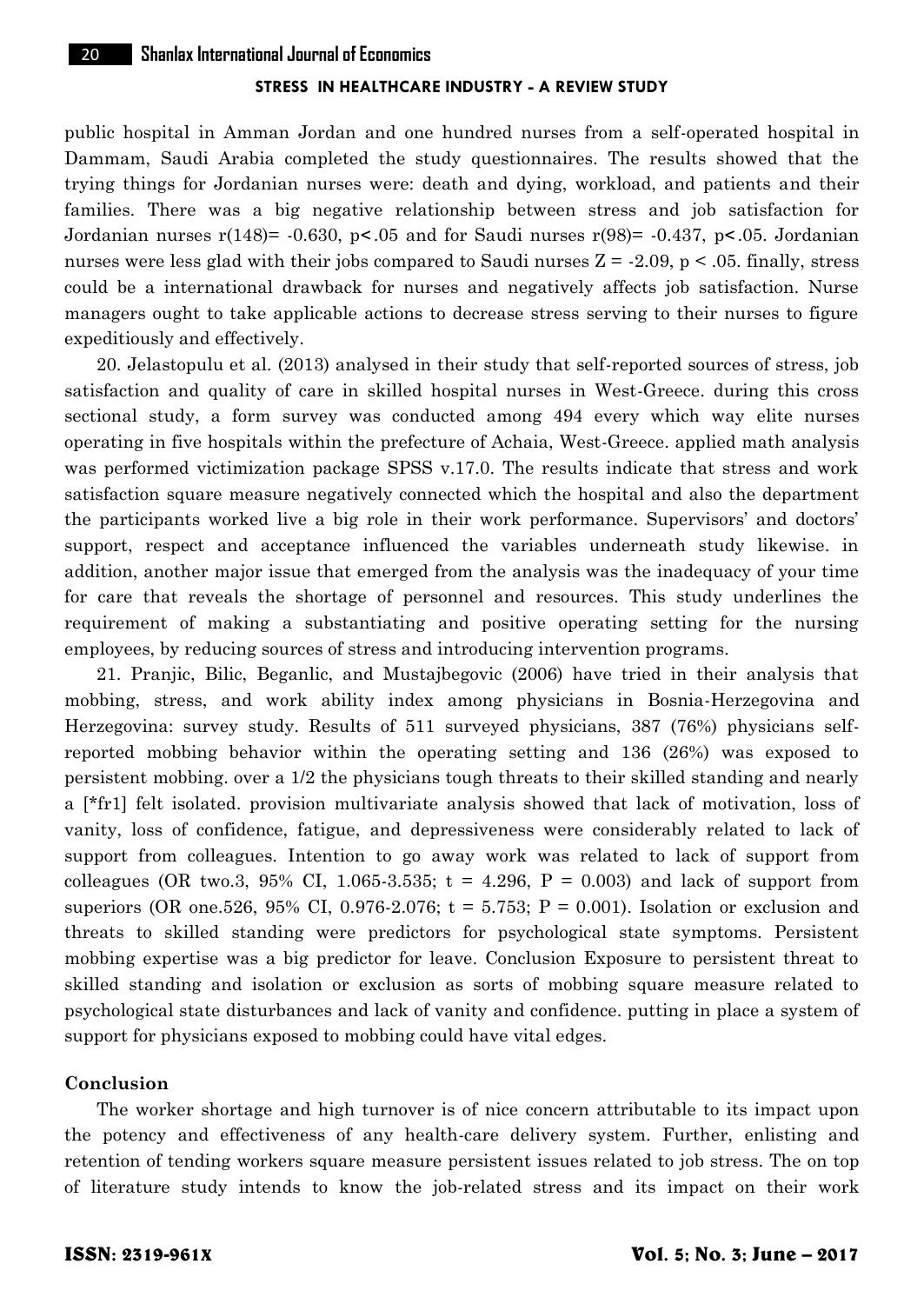behaviour. The study geared toward addressing the difficulty of however stress at work is effectively managed, reduced, or prevented by the tending sector, likewise as rising their personal and work behaviour.

# **References**

- 1. Piko, B.F. (2005). Burnout, role conflict, job satisfaction and psychosocial health among Hungarian health care staff: A questionnaire survey, Retrieved from http://dx.doi.org/10.1016/j.ijnurstu.2005.05.003.
- 2. Kane, P.P. (2009 April). Stress causing psychosomatic illness among nurses. *Indian Journal of Occupational and Environmental Medicine, 13*(1), 28–32. doi: 10.4103/0019- 5278.50721.
- 3. Chandola, T., Brunner, E., & Marmot, M. (2006). Chronic stress at work and the metabolic syndrome: prospective study. *BMJ* 2006; *332. doi: http://dx.doi.org/10.1136/bmj.38693.435301.80 (Published 2 March 2006) .*
- 4. Landsbergis, A. (Nov 2006). Occupational stress among health care workers: A test of the job demands-control model. *Article first published online: 20 NOV 2006*. doi: 10.1002/job.4030090303
- 5. Yousefy, A.R. & Gh.R. Ghassemi, Gh.R. (2006). Job burnout in psychiatric and medical nurses in Isfahan, Islamic Republic of Iran. *Eastern Mediterranean Health Journal, 12*(5), Retrieved from *https://extranet.who.int/iris/restricted/handle/10665/117134*
- 6. Baba, I. (May 2012). Workplace stress among doctors in government hospitals: an empirical study. *International Journal of Multidisciplinary Research, 2*(5), Retrieved from http:// www.zenithresearch.org.in.
- 7. Behar, M.E., Kaminski, M., Peigne, E., Bonnet, N., Vaichere, E., Gozlan, C., …Giorgi, M. (1990). Stress at work and mental health status among female hospital workers, *British Journal of Industrial Medicine,* 47, 20-28. Retrieved from *www.ncbi.nlm.nih.gov› NCBI › Literature › PubMed Central (PMC)*
- 8. Muazza, (2013). Stressors and impacts on nurses' job performance: A case study at one general public hospital, Jambi, Indonesia. *Journal of Research in Humanities and Social Science, 1*(3), 01-07. Retrieved from http//:www.questjournals.org.
- 9. Saha, D., Sinha, R.K., & Bhavsar, K. (2011). Understanding job stress among healthcare staff. *Online Journal of Health and Allied Sciences, Peer Reviewed, Open Access, Free Online Journal Published Quarterly: Mangalore, South India*, *10*(1), Jan- Mar 2011. Retrieved from http://cogprints.org/7791/1/2011-1-6.pdf
- 10. Al-Omar, B.A. (2003). Sources of work-stress among hospital-staff at the Saudi MOH, *JKAU: Econ. & Adm.*, *17* (1), 3-16. (1424 A.H./2003 A.D.). Retrieved from *www.kau.edu.sa/Files/320/Researches/51686\_21821.*
- 11. Lakshmi,K.S., Ramachandran, T., & Boohene, D. ( June 2012). Analysis of work life balance of female nurses in hospitals - comparative study between government and private hospital in Chennai, TN., India, *International Journal of Trade, Economics and Finance, 3*(3). Retrieved from http:// www.ijtef.org/papers/202-*CF02015.*